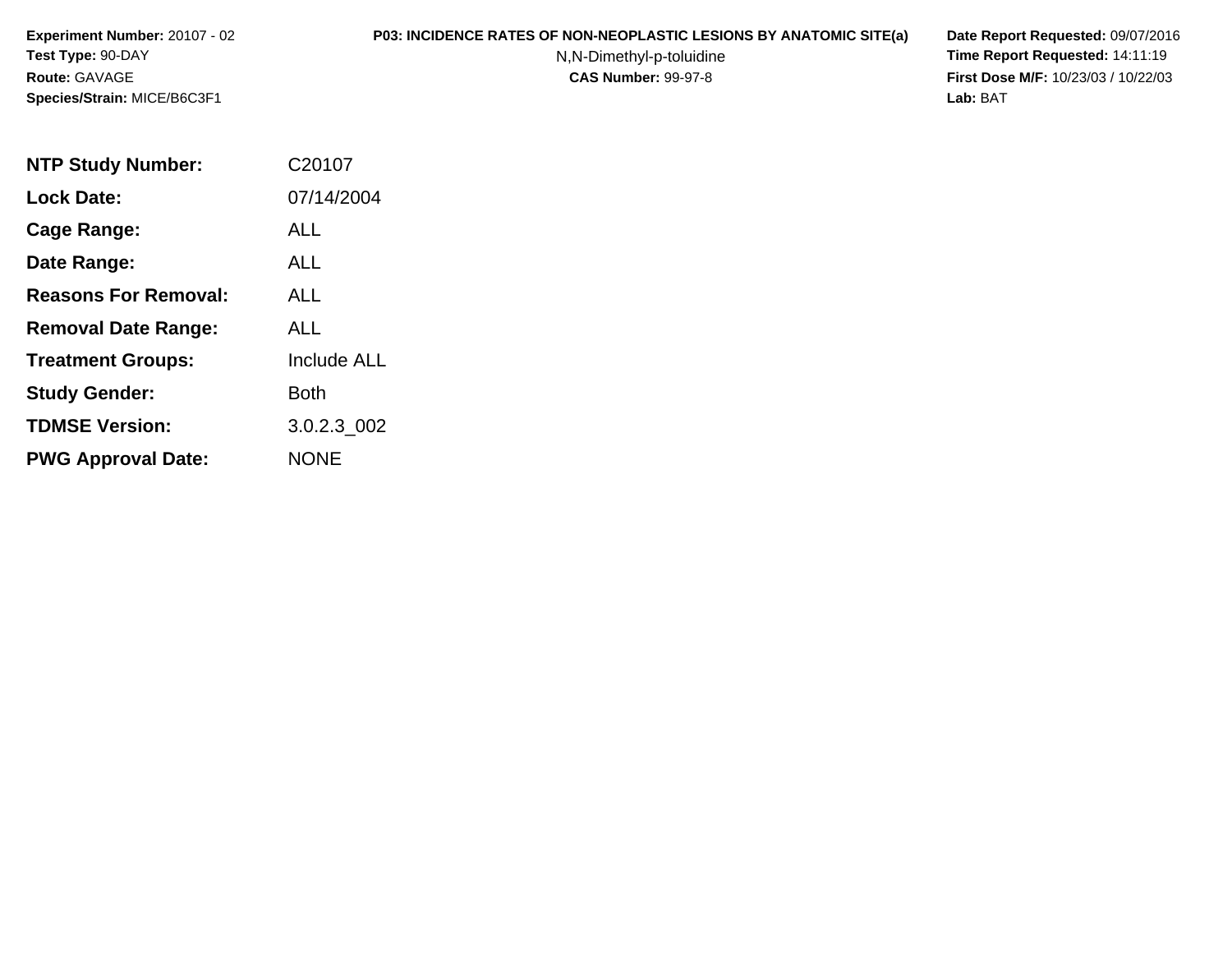**Experiment Number:** 20107 - 02**Test Type:** 90-DAY

**Species/Strain:** MICE/B6C3F1

**Route:** GAVAGE

#### **P03: INCIDENCE RATES OF NON-NEOPLASTIC LESIONS BY ANATOMIC SITE(a) Date Report Requested:** 09/07/2016

N,N-Dimethyl-p-toluidine

 **Time Report Requested:** 14:11:19 **First Dose M/F:** 10/23/03 / 10/22/03<br>**Lab:** BAT **Lab:** BAT

| 0 MG/KG<br>15 MG/KG<br>30 MG/KG<br><b>60 MG/KG</b><br><b>B6C3F1 MICE MALE</b>       | <b>125 MG/KG</b><br><b>250 MG/KG</b> |
|-------------------------------------------------------------------------------------|--------------------------------------|
| <b>Disposition Summary</b>                                                          |                                      |
| <b>Animals Initially In Study</b><br>10<br>10<br>10<br>10<br><b>Early Deaths</b>    | 10<br>10                             |
| <b>Moribund Sacrifice</b><br><b>Natural Death</b>                                   | 1<br>$\mathbf{2}$<br>9               |
| <b>Survivors</b>                                                                    |                                      |
| <b>Terminal Sacrifice</b><br>10<br>10<br>10<br>10                                   | $\overline{7}$<br>$\mathbf{1}$       |
| <b>Animals Examined Microscopically</b><br>10<br>10<br>10<br>10                     | 10<br>10                             |
| <b>ALIMENTARY SYSTEM</b>                                                            |                                      |
| (10)<br>(0)<br>(0)<br>(0)<br>Esophagus                                              | (10)<br>(10)                         |
| Epithelium, Degeneration                                                            | 1 (10%)                              |
| Gallbladder<br>(10)<br>(0)<br>(0)<br>(0)                                            | (10)<br>(10)                         |
| Intestine Large, Cecum<br>(10)<br>(0)<br>(0)<br>(0)                                 | (10)<br>(10)                         |
| Intestine Large, Colon<br>(10)<br>(0)<br>(0)<br>(0)                                 | (10)<br>(10)                         |
| Intestine Large, Rectum<br>(10)<br>(0)<br>(0)<br>(0)                                | (10)<br>(10)                         |
| Intestine Small, Duodenum<br>(10)<br>(0)<br>(0)<br>(0)                              | (10)<br>(10)                         |
| Intestine Small, Ileum<br>(10)<br>(0)<br>(0)<br>(0)                                 | (10)<br>(10)                         |
| Intestine Small, Jejunum<br>(10)<br>(0)<br>(0)<br>(0)                               | (10)<br>(10)                         |
| (10)<br>(10)<br>(10)<br>(10)<br>Liver                                               | (10)<br>(10)                         |
| Hematopoietic Cell Proliferation<br>1 (10%)<br>$1(10\%)$                            |                                      |
| Inflammation, Chronic Active<br>$9(90\%)$<br>10 (100%)<br>10 (100%)<br>10 (100%)    | 7 (70%)<br>$1(10\%)$                 |
| <b>Tension Lipidosis</b>                                                            | $1(10\%)$                            |
| Hepatocyte, Fatty Change                                                            | 8 (80%)                              |
| Hepatocyte, Necrosis                                                                | 4 (40%)                              |
| 10 (100%)<br>9(90%)<br>10 (100%)<br>9(90%)<br>Hepatocyte, Vacuolization Cytoplasmic | 7 (70%)<br>1 (10%)                   |
| Mesentery<br>(0)<br>(0)<br>(0)<br>(0)                                               | (1)<br>(0)                           |
| Artery, Fat, Thrombosis                                                             | 1 (100%)                             |
| Fat, Inflammation, Chronic Active                                                   | 1 (100%)                             |
| Fat, Necrosis                                                                       | 1 (100%)                             |
| Pancreas<br>(10)<br>(0)<br>(0)<br>(0)                                               | (10)<br>(10)                         |
| Salivary Glands<br>(10)<br>(0)<br>(0)<br>(0)                                        | (10)<br>(10)                         |
| Stomach, Forestomach<br>(10)<br>(0)<br>(0)<br>(0)                                   | (10)<br>(10)                         |
| Stomach, Glandular<br>(10)<br>(0)<br>(0)<br>(0)                                     | (10)<br>(10)                         |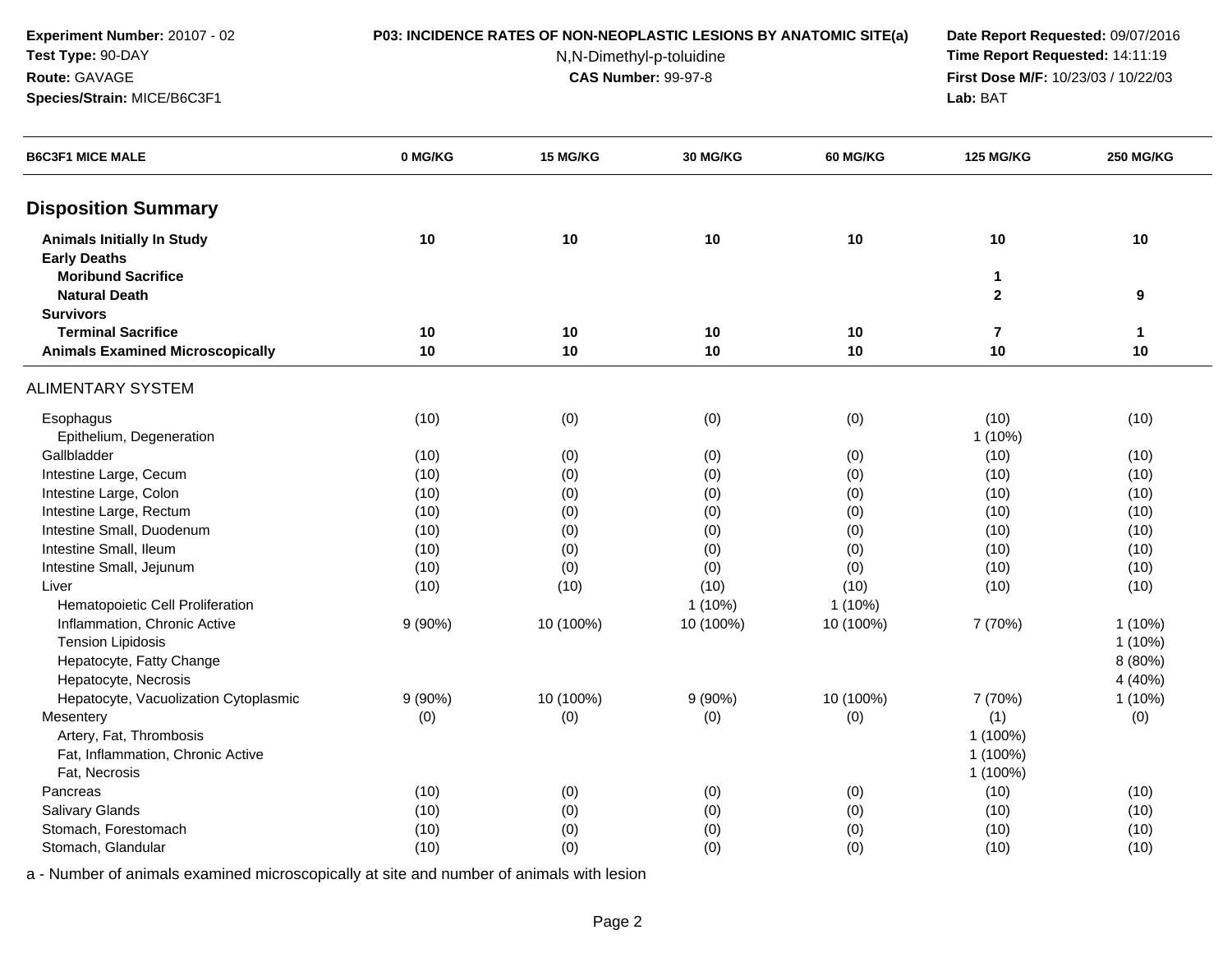| Experiment Number: 20107 - 02<br>Test Type: 90-DAY<br>Route: GAVAGE<br>Species/Strain: MICE/B6C3F1               | P03: INCIDENCE RATES OF NON-NEOPLASTIC LESIONS BY ANATOMIC SITE(a) | Date Report Requested: 09/07/2016<br>Time Report Requested: 14:11:19<br>First Dose M/F: 10/23/03 / 10/22/03<br>Lab: BAT |                          |                          |                                     |                            |
|------------------------------------------------------------------------------------------------------------------|--------------------------------------------------------------------|-------------------------------------------------------------------------------------------------------------------------|--------------------------|--------------------------|-------------------------------------|----------------------------|
| <b>B6C3F1 MICE MALE</b>                                                                                          | 0 MG/KG                                                            | 15 MG/KG                                                                                                                | <b>30 MG/KG</b>          | <b>60 MG/KG</b>          | <b>125 MG/KG</b>                    | <b>250 MG/KG</b>           |
| Inflammation, Chronic Active<br>Tooth<br>Malformation                                                            | 1(10%)<br>(1)<br>1 (100%)                                          | (0)                                                                                                                     | (0)                      | (0)                      | (0)                                 | (0)                        |
| CARDIOVASCULAR SYSTEM                                                                                            |                                                                    |                                                                                                                         |                          |                          |                                     |                            |
| <b>Blood Vessel</b><br>Heart<br>Mineralization                                                                   | (10)<br>(10)                                                       | (0)<br>(0)                                                                                                              | (0)<br>(0)               | (0)<br>(0)               | (10)<br>(10)<br>$1(10\%)$           | (10)<br>(10)<br>2 (20%)    |
| <b>ENDOCRINE SYSTEM</b>                                                                                          |                                                                    |                                                                                                                         |                          |                          |                                     |                            |
| <b>Adrenal Cortex</b><br><b>Accessory Adrenal Cortical Nodule</b><br>Subcapsular, Hyperplasia<br>Adrenal Medulla | (10)<br>2 (20%)<br>(10)                                            | (0)<br>(0)                                                                                                              | (0)<br>(0)               | (0)<br>(0)               | (10)<br>$1(10\%)$<br>2(20%)<br>(10) | (9)<br>$1(11\%)$<br>(9)    |
| Islets, Pancreatic<br>Parathyroid Gland<br><b>Pituitary Gland</b><br><b>Thyroid Gland</b>                        | (10)<br>(10)<br>(10)<br>(10)                                       | (0)<br>(0)<br>(0)<br>(0)                                                                                                | (0)<br>(0)<br>(0)<br>(0) | (0)<br>(0)<br>(0)<br>(0) | (10)<br>(7)<br>(10)<br>(10)         | (10)<br>(9)<br>(9)<br>(10) |
| <b>GENERAL BODY SYSTEM</b>                                                                                       |                                                                    |                                                                                                                         |                          |                          |                                     |                            |
| None                                                                                                             |                                                                    |                                                                                                                         |                          |                          |                                     |                            |
| <b>GENITAL SYSTEM</b>                                                                                            |                                                                    |                                                                                                                         |                          |                          |                                     |                            |
| <b>Coagulating Gland</b><br>Inflammation, Chronic Active                                                         | (0)                                                                | (0)                                                                                                                     | (0)                      | (0)                      | (1)<br>1 (100%)                     | (0)                        |
| Epididymis<br>Inflammation, Chronic Active<br>Necrosis                                                           | (10)                                                               | (0)                                                                                                                     | (0)                      | (0)                      | (10)<br>$1(10\%)$<br>$1(10\%)$      | (10)                       |
| <b>Preputial Gland</b>                                                                                           | (10)                                                               | (0)                                                                                                                     | (0)                      | (0)                      | (10)                                | (10)                       |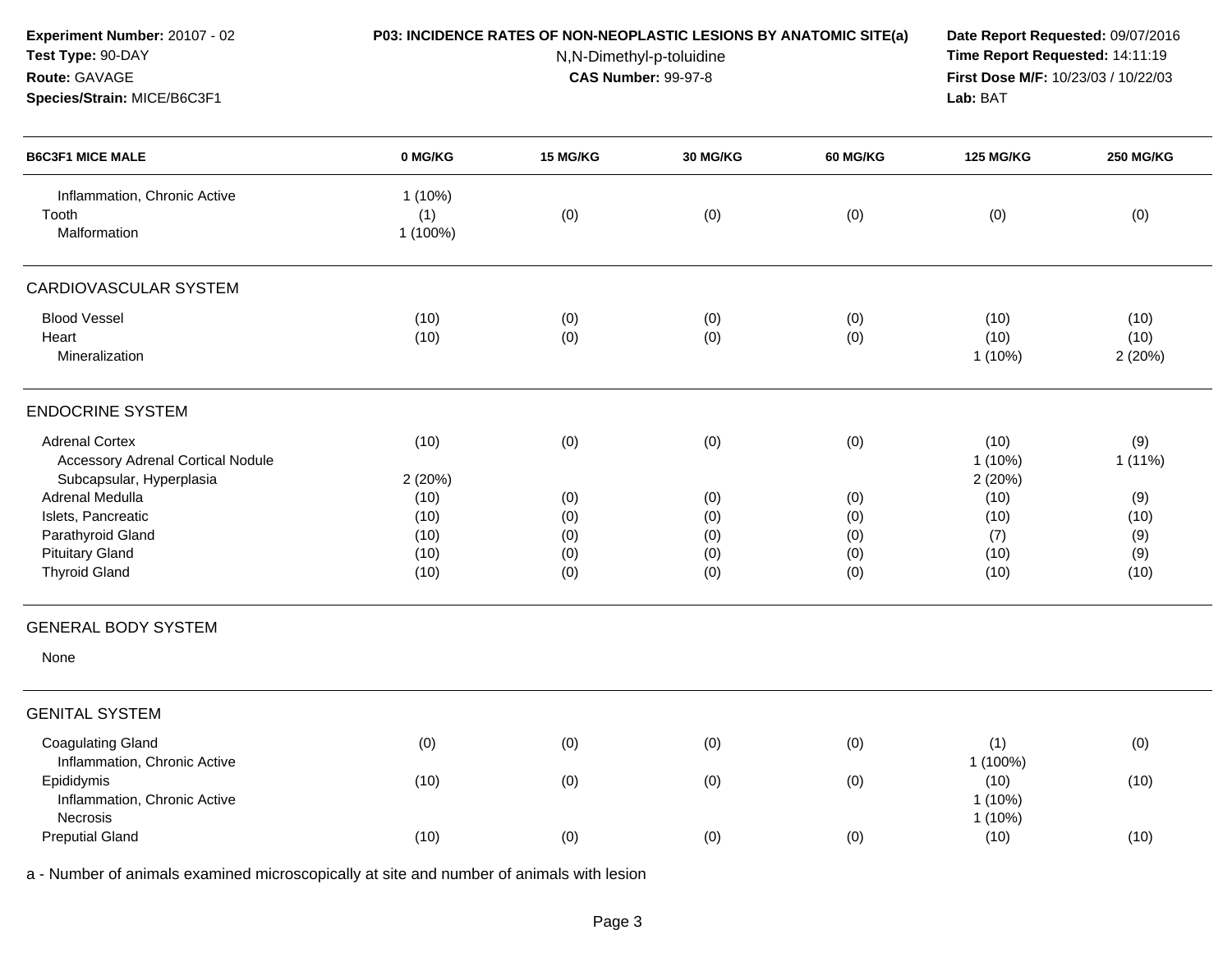**Experiment Number:** 20107 - 02

# **Test Type:** 90-DAY

**Route:** GAVAGE

**Species/Strain:** MICE/B6C3F1

#### **P03: INCIDENCE RATES OF NON-NEOPLASTIC LESIONS BY ANATOMIC SITE(a) Date Report Requested:** 09/07/2016

N,N-Dimethyl-p-toluidine

 **Time Report Requested:** 14:11:19 **First Dose M/F:** 10/23/03 / 10/22/03<br>**Lab:** BAT **Lab:** BAT

| <b>B6C3F1 MICE MALE</b>                              | 0 MG/KG | 15 MG/KG | 30 MG/KG | <b>60 MG/KG</b> | <b>125 MG/KG</b> | <b>250 MG/KG</b> |
|------------------------------------------------------|---------|----------|----------|-----------------|------------------|------------------|
| Inflammation, Chronic Active                         |         |          |          |                 | $1(10\%)$        |                  |
| Necrosis                                             |         |          |          |                 | 1 (10%)          |                  |
| Prostate                                             | (10)    | (0)      | (0)      | (0)             | (10)             | (10)             |
| Inflammation, Chronic Active                         |         |          |          |                 | $1(10\%)$        |                  |
| Necrosis                                             |         |          |          |                 | $1(10\%)$        |                  |
| <b>Seminal Vesicle</b>                               | (10)    | (0)      | (0)      | (0)             | (10)             | (10)             |
| Inflammation, Chronic Active                         |         |          |          |                 | $1(10\%)$        |                  |
| <b>Testes</b>                                        | (10)    | (0)      | (0)      | (0)             | (10)             | (10)             |
| Germinal Epithelium, Degeneration                    |         |          |          |                 | $1(10\%)$        |                  |
| <b>HEMATOPOIETIC SYSTEM</b>                          |         |          |          |                 |                  |                  |
| <b>Bone Marrow</b>                                   | (10)    | (10)     | (10)     | (10)            | (10)             | (10)             |
| Lymph Node                                           | (0)     | (0)      | (0)      | (0)             | (0)              | (2)              |
| Bronchial, Atrophy                                   |         |          |          |                 |                  | 1(50%)           |
| Inguinal, Necrosis, Lymphoid                         |         |          |          |                 |                  | 1 (50%)          |
| Lymph Node, Mandibular                               | (10)    | (10)     | (10)     | (10)            | (10)             | (9)              |
| Atrophy                                              |         |          |          |                 | 2(20%)           | 2(22%)           |
| Necrosis, Lymphoid                                   |         |          |          |                 |                  | 5 (56%)          |
| Lymph Node, Mesenteric                               | (10)    | (10)     | (10)     | (10)            | (10)             | (9)              |
| Atrophy                                              |         |          |          |                 | 2(20%)           | 2(22%)           |
| Necrosis, Lymphoid                                   |         |          |          |                 |                  | 5 (56%)          |
| Spleen                                               | (10)    | (10)     | (10)     | (10)            | (10)             | (10)             |
| Atrophy                                              |         |          |          |                 | 3(30%)           | 8 (80%)          |
| Hematopoietic Cell Proliferation                     |         |          |          |                 | $1(10\%)$        |                  |
| Lymphoid Follicle, Necrosis                          |         |          |          |                 |                  | 6(60%)           |
| Thymus                                               | (10)    | (10)     | (10)     | (10)            | (10)             | (10)             |
| Atrophy                                              |         |          |          |                 | 3(30%)           | 3(30%)           |
| Thymocyte, Necrosis                                  |         |          |          |                 | 8 (80%)          | 7 (70%)          |
| <b>INTEGUMENTARY SYSTEM</b>                          |         |          |          |                 |                  |                  |
| Skin                                                 | (10)    | (0)      | (0)      | (0)             | (10)             | (10)             |
| Subcutaneous Tissue, Inflammation, Chronic<br>Active |         |          |          |                 | $1(10\%)$        |                  |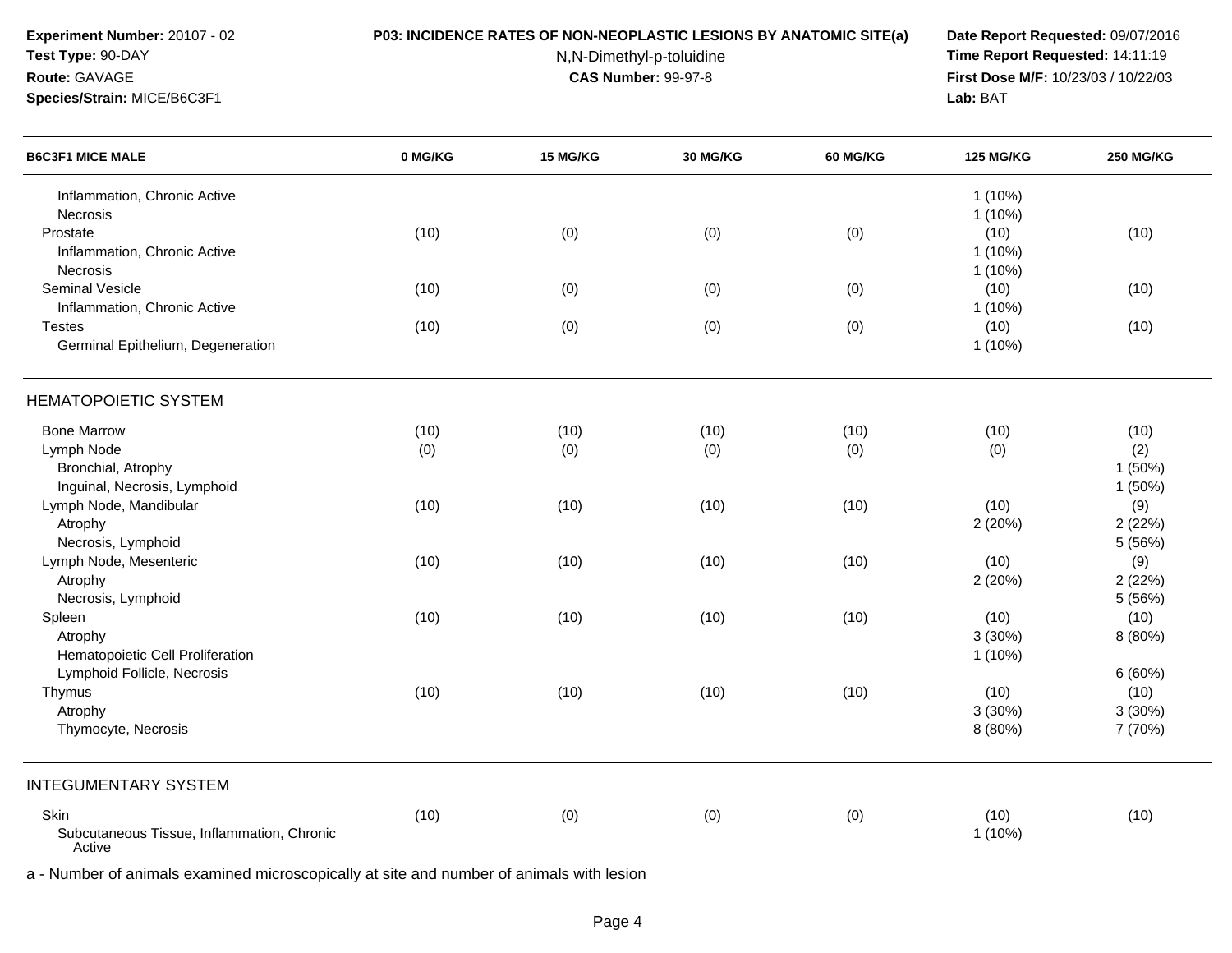| Experiment Number: 20107 - 02<br>Test Type: 90-DAY<br>Route: GAVAGE<br>Species/Strain: MICE/B6C3F1                                                                                                                                                                  | P03: INCIDENCE RATES OF NON-NEOPLASTIC LESIONS BY ANATOMIC SITE(a)<br>N,N-Dimethyl-p-toluidine<br><b>CAS Number: 99-97-8</b> |          |          |                                | Date Report Requested: 09/07/2016<br>Time Report Requested: 14:11:19<br>First Dose M/F: 10/23/03 / 10/22/03<br>Lab: BAT |                                                                                                         |
|---------------------------------------------------------------------------------------------------------------------------------------------------------------------------------------------------------------------------------------------------------------------|------------------------------------------------------------------------------------------------------------------------------|----------|----------|--------------------------------|-------------------------------------------------------------------------------------------------------------------------|---------------------------------------------------------------------------------------------------------|
| <b>B6C3F1 MICE MALE</b>                                                                                                                                                                                                                                             | 0 MG/KG                                                                                                                      | 15 MG/KG | 30 MG/KG | <b>60 MG/KG</b>                | <b>125 MG/KG</b>                                                                                                        | <b>250 MG/KG</b>                                                                                        |
| Subcutaneous Tissue, Necrosis                                                                                                                                                                                                                                       |                                                                                                                              |          |          |                                | 1 (10%)                                                                                                                 |                                                                                                         |
| MUSCULOSKELETAL SYSTEM                                                                                                                                                                                                                                              |                                                                                                                              |          |          |                                |                                                                                                                         |                                                                                                         |
| <b>Bone</b>                                                                                                                                                                                                                                                         | (10)                                                                                                                         | (0)      | (0)      | (0)                            | (10)                                                                                                                    | (10)                                                                                                    |
| NERVOUS SYSTEM                                                                                                                                                                                                                                                      |                                                                                                                              |          |          |                                |                                                                                                                         |                                                                                                         |
| <b>Brain</b>                                                                                                                                                                                                                                                        | (10)                                                                                                                         | (0)      | (0)      | (0)                            | (10)                                                                                                                    | (10)                                                                                                    |
| <b>RESPIRATORY SYSTEM</b>                                                                                                                                                                                                                                           |                                                                                                                              |          |          |                                |                                                                                                                         |                                                                                                         |
| Lung<br>Alveolus, Infiltration Cellular, Histiocyte<br>Bronchiole, Epithelium, Degeneration<br>Bronchiole, Epithelium, Regeneration<br>Bronchus, Epithelium, Regeneration<br>Peribronchiolar, Inflammation, Chronic Active                                          | (10)                                                                                                                         | (10)     | (10)     | (10)<br>$1(10\%)$<br>$1(10\%)$ | (10)<br>2(20%)<br>10 (100%)<br>$9(90\%)$<br>$1(10\%)$<br>$9(90\%)$                                                      | (10)<br>8 (80%)<br>3(30%)<br>6(60%)                                                                     |
| Nose<br>Foreign Body<br>Inflammation, Chronic Active<br>Glands, Hyperplasia<br>Olfactory Epithelium, Degeneration<br>Olfactory Epithelium, Metaplasia<br>Olfactory Epithelium, Necrosis<br>Respiratory Epithelium, Degeneration<br>Respiratory Epithelium, Necrosis | (10)                                                                                                                         | (10)     | (10)     | (10)                           | (10)<br>$1(10\%)$<br>7 (70%)<br>$9(90\%)$<br>6(60%)<br>1 (10%)                                                          | (10)<br>$1(10\%)$<br>8 (80%)<br>$1(10\%)$<br>2(20%)<br>$1(10\%)$<br>$1(10\%)$<br>$1(10\%)$<br>$1(10\%)$ |
| Trachea<br>Inflammation, Chronic<br>Epithelium, Degeneration<br>Epithelium, Hyperplasia<br>Epithelium, Necrosis                                                                                                                                                     | (10)                                                                                                                         | (10)     | (10)     | (10)                           | (10)<br>2(20%)<br>1(10%)<br>2(20%)                                                                                      | (10)<br>$1(10\%)$<br>8 (80%)                                                                            |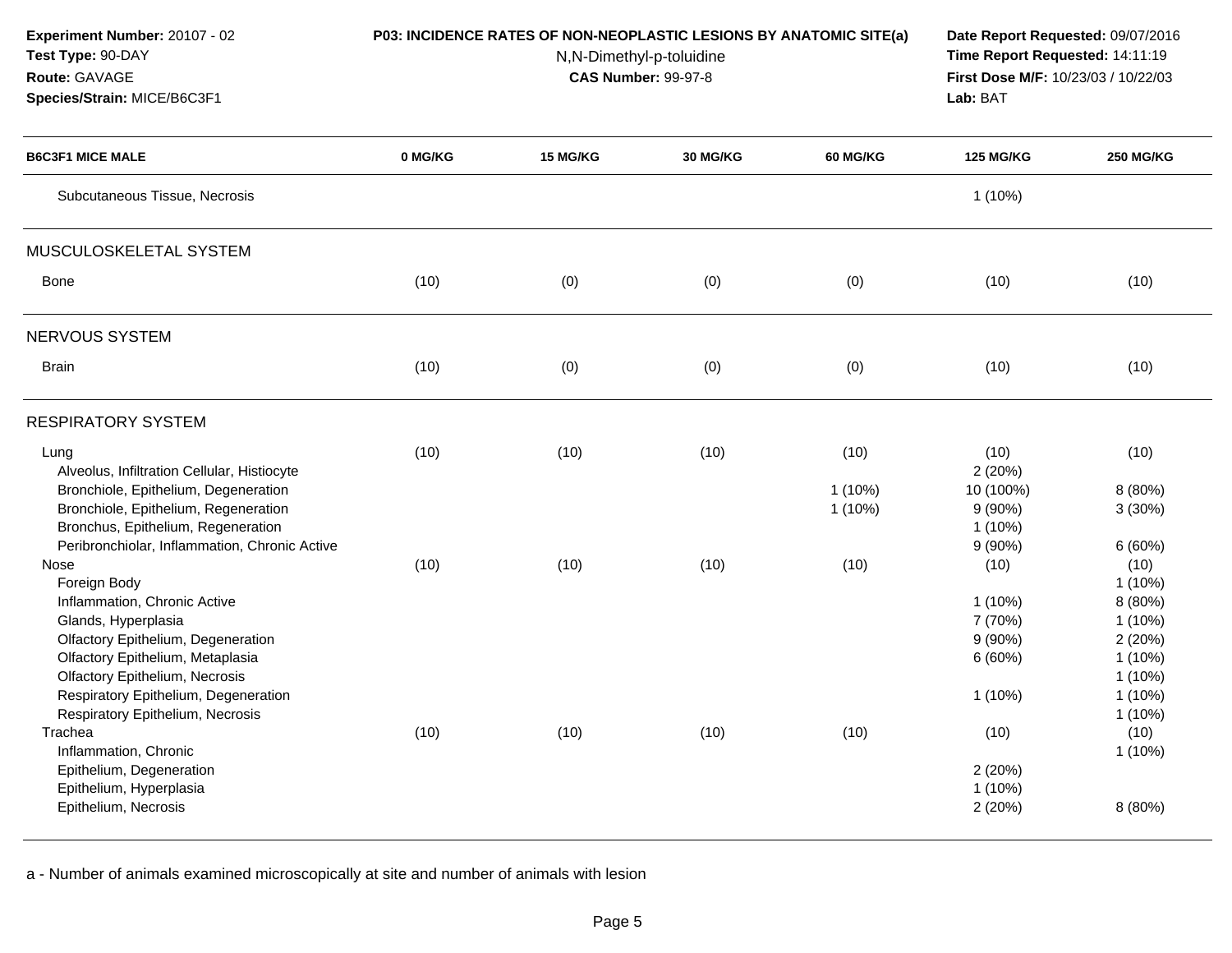| Experiment Number: 20107 - 02<br>Test Type: 90-DAY<br>Route: GAVAGE<br>Species/Strain: MICE/B6C3F1 |         | P03: INCIDENCE RATES OF NON-NEOPLASTIC LESIONS BY ANATOMIC SITE(a)<br>N,N-Dimethyl-p-toluidine<br><b>CAS Number: 99-97-8</b> |          |          |           |                  |
|----------------------------------------------------------------------------------------------------|---------|------------------------------------------------------------------------------------------------------------------------------|----------|----------|-----------|------------------|
| <b>B6C3F1 MICE MALE</b>                                                                            | 0 MG/KG | <b>15 MG/KG</b>                                                                                                              | 30 MG/KG | 60 MG/KG | 125 MG/KG | <b>250 MG/KG</b> |
| SPECIAL SENSES SYSTEM                                                                              |         |                                                                                                                              |          |          |           |                  |

| Eye<br><b>Harderian Gland</b>          | (10)<br>(10)           | (0)<br>(0) | (0)<br>(0) | (0)<br>(0)        | (10)<br>(10)     | (10)<br>(10)      |
|----------------------------------------|------------------------|------------|------------|-------------------|------------------|-------------------|
| URINARY SYSTEM                         |                        |            |            |                   |                  |                   |
| Kidney<br>Inflammation, Chronic Active | (10)<br>$1(10\%)$      | (10)       | (10)       | (10)<br>$1(10\%)$ | (10)             | (10)<br>$1(10\%)$ |
| Mineralization<br>Nephropathy          | $1(10\%)$<br>$1(10\%)$ |            |            | $1(10\%)$         | 1(10%)<br>2(20%) | $1(10\%)$         |
| <b>Urinary Bladder</b>                 | (10)                   | (0)        | (0)        | (0)               | (10)             | (10)              |

\*\*\* END OF MALE \*\*\*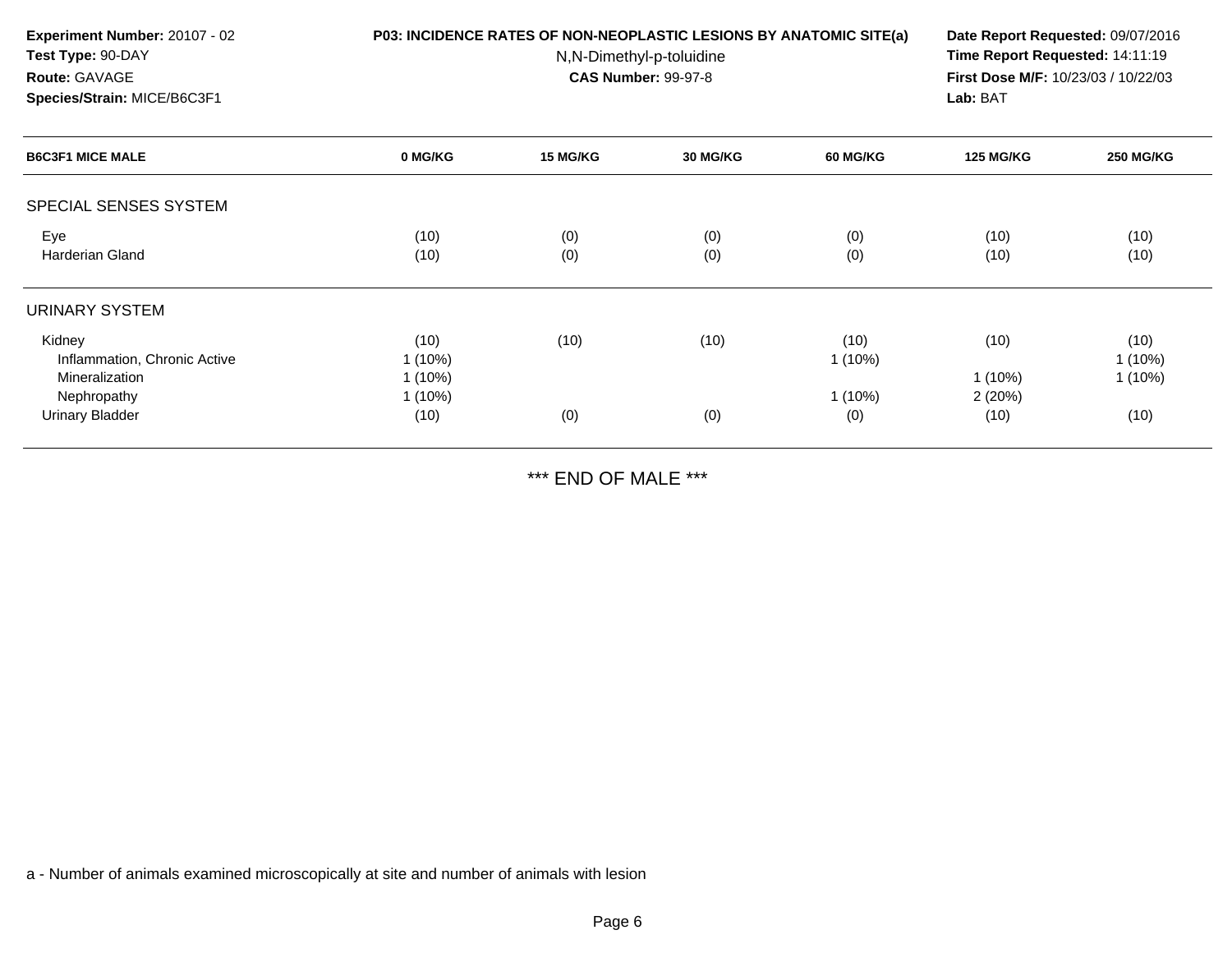**Experiment Number:** 20107 - 02**Test Type:** 90-DAY

**Species/Strain:** MICE/B6C3F1

**Route:** GAVAGE

#### **P03: INCIDENCE RATES OF NON-NEOPLASTIC LESIONS BY ANATOMIC SITE(a) Date Report Requested:** 09/07/2016

N,N-Dimethyl-p-toluidine

 **Time Report Requested:** 14:11:19 **First Dose M/F:** 10/23/03 / 10/22/03<br>**Lab:** BAT **Lab:** BAT

| <b>B6C3F1 MICE FEMALE</b>                                | 0 MG/KG   | 15 MG/KG  | 30 MG/KG  | <b>60 MG/KG</b> | <b>125 MG/KG</b> | <b>250 MG/KG</b>  |
|----------------------------------------------------------|-----------|-----------|-----------|-----------------|------------------|-------------------|
| <b>Disposition Summary</b>                               |           |           |           |                 |                  |                   |
| <b>Animals Initially In Study</b><br><b>Early Deaths</b> | 10        | 10        | 10        | 10              | 10               | 10                |
| <b>Moribund Sacrifice</b><br><b>Natural Death</b>        |           |           |           |                 | $\mathbf{2}$     | $\mathbf{1}$<br>9 |
| <b>Survivors</b>                                         |           |           |           |                 |                  |                   |
| <b>Terminal Sacrifice</b>                                | 10        | 10        | 10        | 10              | 8                |                   |
| <b>Animals Examined Microscopically</b>                  | 10        | 10        | 10        | 10              | 10               | 10                |
| <b>ALIMENTARY SYSTEM</b>                                 |           |           |           |                 |                  |                   |
| Esophagus                                                | (10)      | (0)       | (0)       | (0)             | (10)             | (10)              |
| Gallbladder                                              | (10)      | (0)       | (0)       | (0)             | (10)             | (10)              |
| Intestine Large, Cecum                                   | (10)      | (0)       | (0)       | (0)             | (10)             | (10)              |
| Intestine Large, Colon                                   | (10)      | (0)       | (0)       | (0)             | (10)             | (10)              |
| Intestine Large, Rectum                                  | (10)      | (0)       | (0)       | (0)             | (10)             | (10)              |
| Intestine Small, Duodenum                                | (10)      | (0)       | (0)       | (0)             | (10)             | (10)              |
| Intestine Small, Ileum                                   | (10)      | (0)       | (0)       | (0)             | (10)             | (10)              |
| Intestine Small, Jejunum                                 | (10)      | (0)       | (0)       | (0)             | (10)             | (10)              |
| Liver                                                    | (10)      | (10)      | (10)      | (10)            | (10)             | (10)              |
| Inflammation, Chronic Active                             | 10 (100%) | 10 (100%) | 10 (100%) | 10 (100%)       | 7 (70%)          | $1(10\%)$         |
| <b>Tension Lipidosis</b>                                 |           |           |           |                 |                  | $1(10\%)$         |
| Hepatocyte, Fatty Change                                 |           |           |           |                 |                  | $9(90\%)$         |
| Hepatocyte, Necrosis                                     | 3(30%)    | $1(10\%)$ |           |                 | $1(10\%)$        | 4 (40%)           |
| Hepatocyte, Vacuolization Cytoplasmic                    | 10 (100%) | 10 (100%) | 9(90%)    | $9(90\%)$       | 8 (80%)          |                   |
| Pancreas                                                 | (10)      | (0)       | (0)       | (0)             | (10)             | (10)              |
| Salivary Glands                                          | (10)      | (0)       | (0)       | (0)             | (10)             | (10)              |
| Stomach, Forestomach                                     | (10)      | (0)       | (0)       | (0)             | (10)             | (10)              |
| Stomach, Glandular                                       | (10)      | (0)       | (0)       | (0)             | (10)             | (10)              |
| <b>CARDIOVASCULAR SYSTEM</b>                             |           |           |           |                 |                  |                   |
| <b>Blood Vessel</b>                                      | (10)      | (0)       | (0)       | (0)             | (10)             | (10)              |
| Heart                                                    | (10)      | (0)       | (0)       | (0)             | (10)             | (10)              |
|                                                          |           |           |           |                 |                  |                   |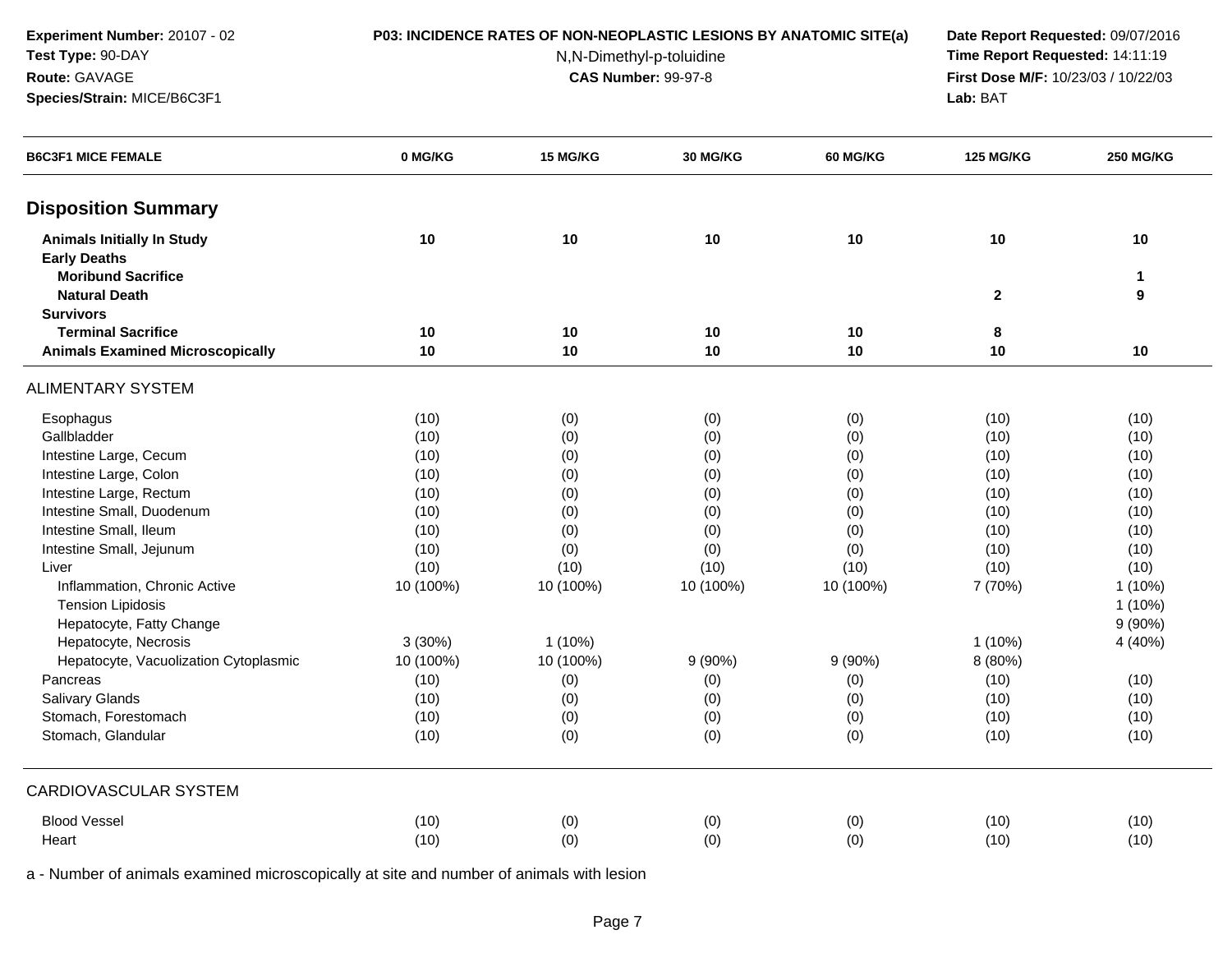| Experiment Number: 20107 - 02<br>Test Type: 90-DAY<br>Route: GAVAGE<br>Species/Strain: MICE/B6C3F1 | P03: INCIDENCE RATES OF NON-NEOPLASTIC LESIONS BY ANATOMIC SITE(a) | Date Report Requested: 09/07/2016<br>Time Report Requested: 14:11:19<br>First Dose M/F: 10/23/03 / 10/22/03<br>Lab: BAT |            |                 |                  |                  |
|----------------------------------------------------------------------------------------------------|--------------------------------------------------------------------|-------------------------------------------------------------------------------------------------------------------------|------------|-----------------|------------------|------------------|
| <b>B6C3F1 MICE FEMALE</b>                                                                          | 0 MG/KG                                                            | 15 MG/KG                                                                                                                | 30 MG/KG   | <b>60 MG/KG</b> | <b>125 MG/KG</b> | <b>250 MG/KG</b> |
| Mineralization                                                                                     |                                                                    |                                                                                                                         |            |                 |                  | 2(20%)           |
| <b>ENDOCRINE SYSTEM</b>                                                                            |                                                                    |                                                                                                                         |            |                 |                  |                  |
| <b>Adrenal Cortex</b><br>Accessory Adrenal Cortical Nodule                                         | (10)<br>$1(10\%)$                                                  | (0)                                                                                                                     | (0)        | (0)             | (10)             | (10)             |
| Subcapsular, Hyperplasia<br>Adrenal Medulla                                                        | 10 (100%)                                                          |                                                                                                                         |            |                 | 8 (80%)          | (10)             |
| Islets, Pancreatic                                                                                 | (10)<br>(10)                                                       | (0)<br>(0)                                                                                                              | (0)<br>(0) | (0)<br>(0)      | (10)<br>(10)     | (10)             |
| Parathyroid Gland                                                                                  | (9)                                                                | (0)                                                                                                                     | (0)        | (0)             | (7)              | (6)              |
| <b>Pituitary Gland</b>                                                                             | (10)                                                               | (0)                                                                                                                     | (0)        | (0)             | (10)             | (9)              |
| <b>Thyroid Gland</b>                                                                               | (10)                                                               | (0)                                                                                                                     | (0)        | (0)             | (10)             | (10)             |
| <b>GENERAL BODY SYSTEM</b>                                                                         |                                                                    |                                                                                                                         |            |                 |                  |                  |
| None                                                                                               |                                                                    |                                                                                                                         |            |                 |                  |                  |
| <b>GENITAL SYSTEM</b>                                                                              |                                                                    |                                                                                                                         |            |                 |                  |                  |
| <b>Clitoral Gland</b>                                                                              | (10)                                                               | (0)                                                                                                                     | (0)        | (0)             | (10)             | (10)             |
| Ovary                                                                                              | (10)                                                               | (0)                                                                                                                     | (0)        | (0)             | (10)             | (10)             |
| Cyst                                                                                               | $1(10\%)$                                                          |                                                                                                                         |            |                 |                  |                  |
| Uterus                                                                                             | (10)                                                               | (0)                                                                                                                     | (0)        | (0)             | (10)             | (10)             |
| <b>HEMATOPOIETIC SYSTEM</b>                                                                        |                                                                    |                                                                                                                         |            |                 |                  |                  |
| <b>Bone Marrow</b>                                                                                 | (10)                                                               | (10)                                                                                                                    | (10)       | (10)            | (10)             | (10)             |
| Lymph Node                                                                                         | (0)                                                                | (0)                                                                                                                     | (0)        | (0)             | (0)              | (3)              |
| Inguinal, Necrosis, Lymphoid                                                                       |                                                                    |                                                                                                                         |            |                 |                  | 2(67%)           |
| Renal, Necrosis, Lymphoid                                                                          |                                                                    |                                                                                                                         |            |                 |                  | 1(33%)           |
| Lymph Node, Mandibular                                                                             | (10)                                                               | (10)                                                                                                                    | (10)       | (10)            | (10)             | (8)              |
| Atrophy                                                                                            |                                                                    |                                                                                                                         |            |                 |                  | 3(38%)           |
| Necrosis, Lymphoid                                                                                 |                                                                    |                                                                                                                         |            |                 | 3(30%)           | 2(25%)           |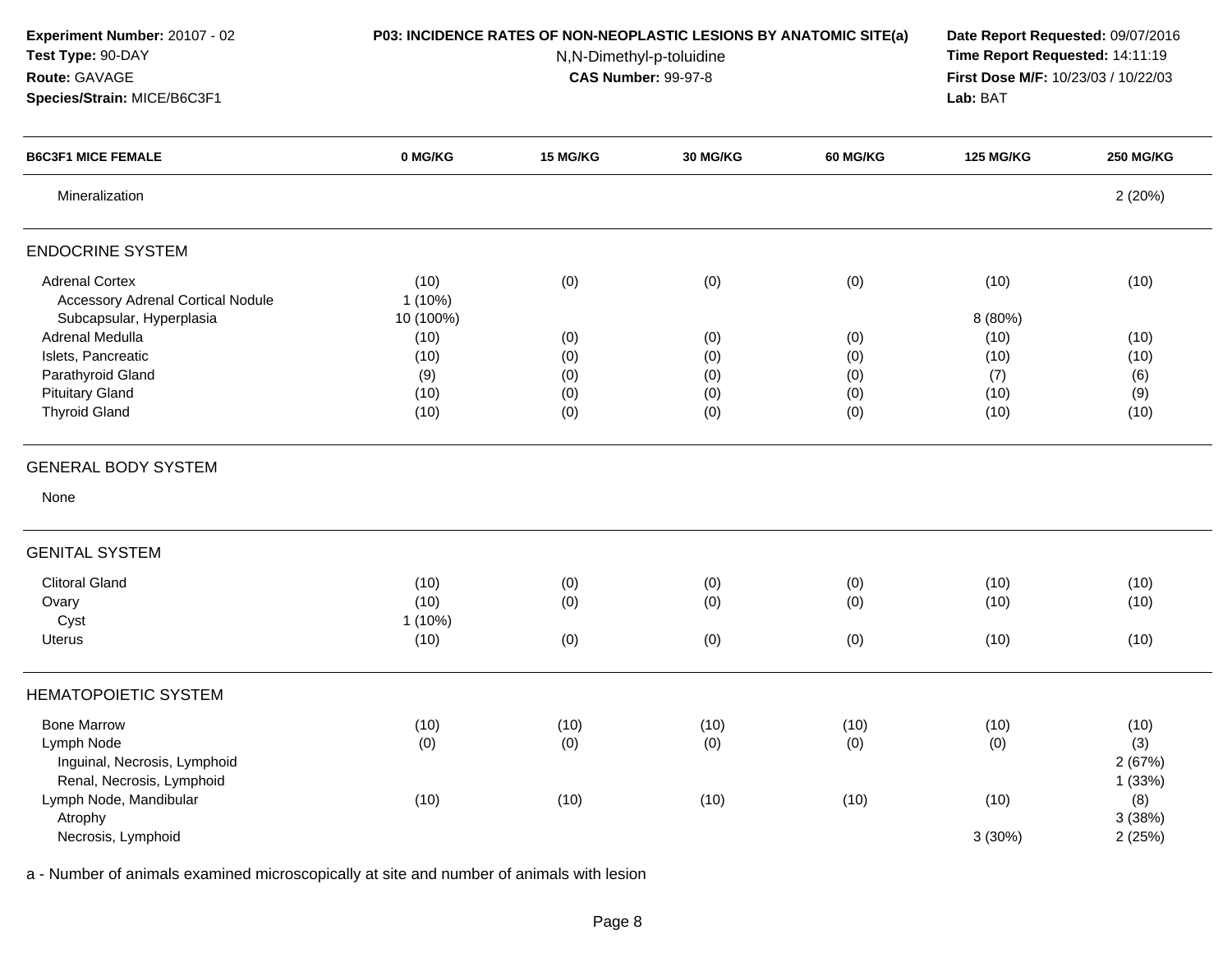**Experiment Number:** 20107 - 02**Test Type:** 90-DAY

**Species/Strain:** MICE/B6C3F1

**Route:** GAVAGE

### **P03: INCIDENCE RATES OF NON-NEOPLASTIC LESIONS BY ANATOMIC SITE(a) Date Report Requested:** 09/07/2016

N,N-Dimethyl-p-toluidine

 **Time Report Requested:** 14:11:19 **First Dose M/F:** 10/23/03 / 10/22/03<br>**Lab:** BAT **Lab:** BAT

| <b>B6C3F1 MICE FEMALE</b>                   | 0 MG/KG   | 15 MG/KG | 30 MG/KG  | 60 MG/KG  | <b>125 MG/KG</b> | <b>250 MG/KG</b> |
|---------------------------------------------|-----------|----------|-----------|-----------|------------------|------------------|
| Lymph Node, Mesenteric<br>Atrophy           | (10)      | (10)     | (10)      | (10)      | (10)             | (9)<br>5(56%)    |
| Necrosis, Lymphoid                          |           |          |           |           | 2(20%)           | 4 (44%)          |
| Spleen                                      | (10)      | (10)     | (10)      | (10)      | (10)             | (10)             |
| Atrophy                                     |           |          |           |           | 2(20%)           | 7 (70%)          |
| Hematopoietic Cell Proliferation            |           |          |           | 1(10%)    | $1(10\%)$        |                  |
| Lymphoid Follicle, Necrosis                 |           |          |           |           | 2(20%)           | 6(60%)           |
| Thymus                                      | (10)      | (10)     | (10)      | (10)      | (10)             | (10)             |
| Atrophy                                     |           |          |           |           | 2(20%)           | 6(60%)           |
| Inflammation, Chronic Active                | $1(10\%)$ |          |           |           |                  |                  |
| Thymocyte, Necrosis                         |           |          | $1(10\%)$ |           | 10 (100%)        | 8 (80%)          |
| <b>INTEGUMENTARY SYSTEM</b>                 |           |          |           |           |                  |                  |
| Mammary Gland                               | (10)      | (0)      | (0)       | (0)       | (10)             | (10)             |
| Skin                                        | (10)      | (0)      | (0)       | (0)       | (10)             | (10)             |
|                                             |           |          |           |           |                  |                  |
| MUSCULOSKELETAL SYSTEM                      |           |          |           |           |                  |                  |
| Bone                                        | (10)      | (0)      | (0)       | (0)       | (10)             | (10)             |
| <b>Skeletal Muscle</b>                      | (0)       | (0)      | (0)       | (0)       | (0)              | (1)              |
| Inflammation, Chronic Active                |           |          |           |           |                  | 1 (100%)         |
| <b>NERVOUS SYSTEM</b>                       |           |          |           |           |                  |                  |
| <b>Brain</b>                                | (10)      | (0)      | (0)       | (0)       | (10)             | (10)             |
| <b>RESPIRATORY SYSTEM</b>                   |           |          |           |           |                  |                  |
|                                             |           |          |           |           |                  |                  |
| Lung                                        | (10)      | (10)     | (10)      | (10)      | (10)             | (10)             |
| Alveolus, Infiltration Cellular, Histiocyte |           |          |           |           | 7 (70%)          |                  |
| Bronchiole, Epithelium, Degeneration        |           |          |           |           | 6(60%)           | 9(90%)           |
| Bronchiole, Epithelium, Regeneration        |           |          | $1(10\%)$ | $1(10\%)$ | 7 (70%)          |                  |